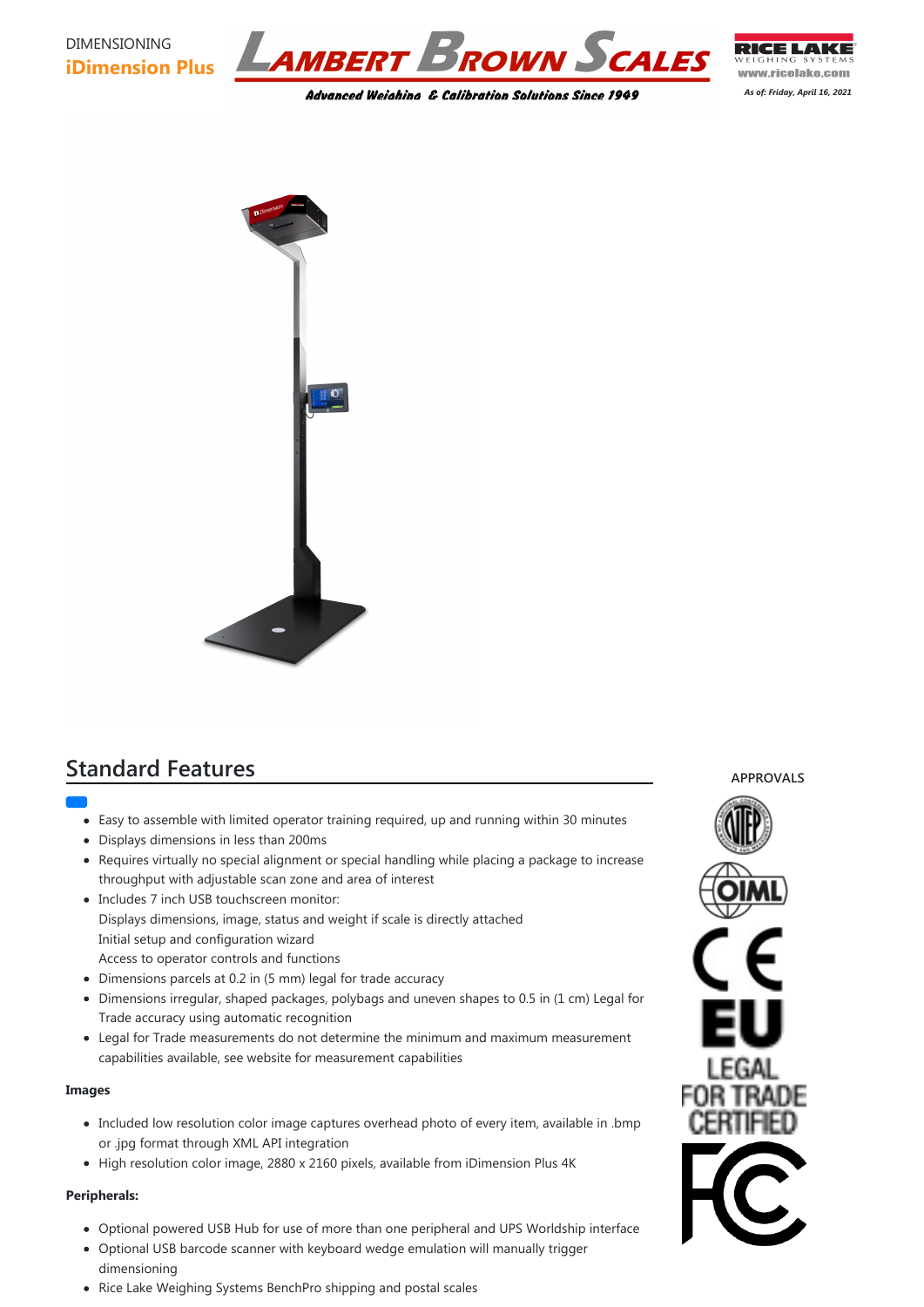### **Part Number**

| Part#                                                                           | <b>Description</b>                                                                                                                                      |  |
|---------------------------------------------------------------------------------|---------------------------------------------------------------------------------------------------------------------------------------------------------|--|
| iDimension Plus with 1.5M Pole Assembly                                         |                                                                                                                                                         |  |
|                                                                                 | 192380   iDimension Plus w/US pwr cord, 1.5M Pole Mount System                                                                                          |  |
|                                                                                 | 200966   iDimension Plus 4K with US power cord, 1.5M Pole Mount System                                                                                  |  |
| iDimension Plus with 1.2M Pole Assembly                                         |                                                                                                                                                         |  |
|                                                                                 | 200972   iDimension Plus w/US pwr cord, 1.2M Pole Mount System                                                                                          |  |
| 200967                                                                          | iDimension Plus 4K with US power cord, 1.2M Pole Mount System                                                                                           |  |
| Rice Lake BenchPro Compatible Scales - Shipping Scale 12x14 inch Weight Platter |                                                                                                                                                         |  |
|                                                                                 | 184585 Scale, Bench Pro Series Model BP 1214-75S, 150 x 0.05lb/75 x 0.02kg, Black Powder Coat Mild Steel Weight Platter                                 |  |
| 174879                                                                          | Scale, Bench Pro Series Model BP 1214-75S, 150 x 0.05lb/75 x 0.02kg, SS Weight Platter                                                                  |  |
| Rice Lake BenchPro Compatible Scales - Shipping Scale 20x20 inch Weight Platter |                                                                                                                                                         |  |
| 182396                                                                          | Scale, Bench Pro Series Model BP 2020-150S, 300 x 0.1 lb/150 x 0.05kg, Mild Steel Weight Platter, 20 x 20 inch<br><b>Dimensions</b>                     |  |
| 182395                                                                          | Scale, Bench Pro Series Model BP 2020-150S, 300 x 0.1 lb/150 x 0.05kg, SS Weight Platter 20 x 20 inch Dimensions                                        |  |
| 182398                                                                          | Scale, Bench Pro Series Model BP 2020-150S, 300 x 0.1 lb/150 x 0.05kg, Roller Conveyor Weight Platter, 20 x 20 inch<br><b>Dimensions</b>                |  |
| Rice Lake BenchPro Compatible Scales - Shipping Scale 24x24 inch Weight Platter |                                                                                                                                                         |  |
| 182400                                                                          | Scale, Bench Pro Series Model BP 2424-150S, 300 x 0.1 lb/150 x 0.05kg, Mild Steel Weight Platter, 24 x 24 inch<br><b>Dimensions</b>                     |  |
| 182399                                                                          | Scale, Bench Pro Series Model BP 2424-150S, 300 x 0.1 lb/150 x 0.05kg, SS Weight Platter 24 x 24 inch Dimensions                                        |  |
| 182401                                                                          | Scale, Bench Pro Series Model BP 2424-150S, 300 x 0.1 lb/150 x 0.05kg, Ball Top Weight Platter, 24 x 24 inch Dimensions                                 |  |
| 182402                                                                          | Scale, Bench Pro Series Model BP 2424-150S, 300 x 0.1 lb/150 x 0.05kg, Roller Conveyor Weight Platter, 24 x 24 inch<br><b>Dimensions</b>                |  |
| Rice Lake BenchPro Compatible Scales - Postal Scale 12x14 inch Weight Platter   |                                                                                                                                                         |  |
| 194625                                                                          | Scale, Bench Pro BP-P 1214-701b dual range mild painted cover w RS232 to USB adapter                                                                    |  |
| 192361                                                                          | Scale, BenchPro Series Model BP-P 1214-70lb capacity dual range Scale with Stainless Steel Weight platter                                               |  |
|                                                                                 | Rice Lake BenchPro Compatible Scales - Shipping Scale 18x18 inch Weight Platter                                                                         |  |
| 202189                                                                          | Scale, Bench Pro Series Model BP 1818-75S, 150 x 0.05lb/75 x 0.02kg, SS Weight Platter 18 x 18 inch Dimensions for iDim<br>Plus pole mounts             |  |
| 202190                                                                          | Scale, Bench Pro Series Model BP 1818-75S, 150 x 0.05lb/75 x 0.02kg, Mild Steel Weight Platter, 18 x 18 inch for use with<br>iDim Plus pole mounts      |  |
| 201730                                                                          | Scale, Bench Pro Series Model BP 1818-75S, 150 x 0.05lb/75 x 0.02kg, Ball Top Weight Platter, 18 x 18 inch Dimensions,<br><b>IDim Plus</b>              |  |
| 202191                                                                          | Scale, Bench Pro Series Model BP 1818-75S, 150 x 0.05lb/75 x 0.02kg, Roller Conveyor Weight Platter, 18 x 18 inch for<br>use with iDim Plus pole mounts |  |